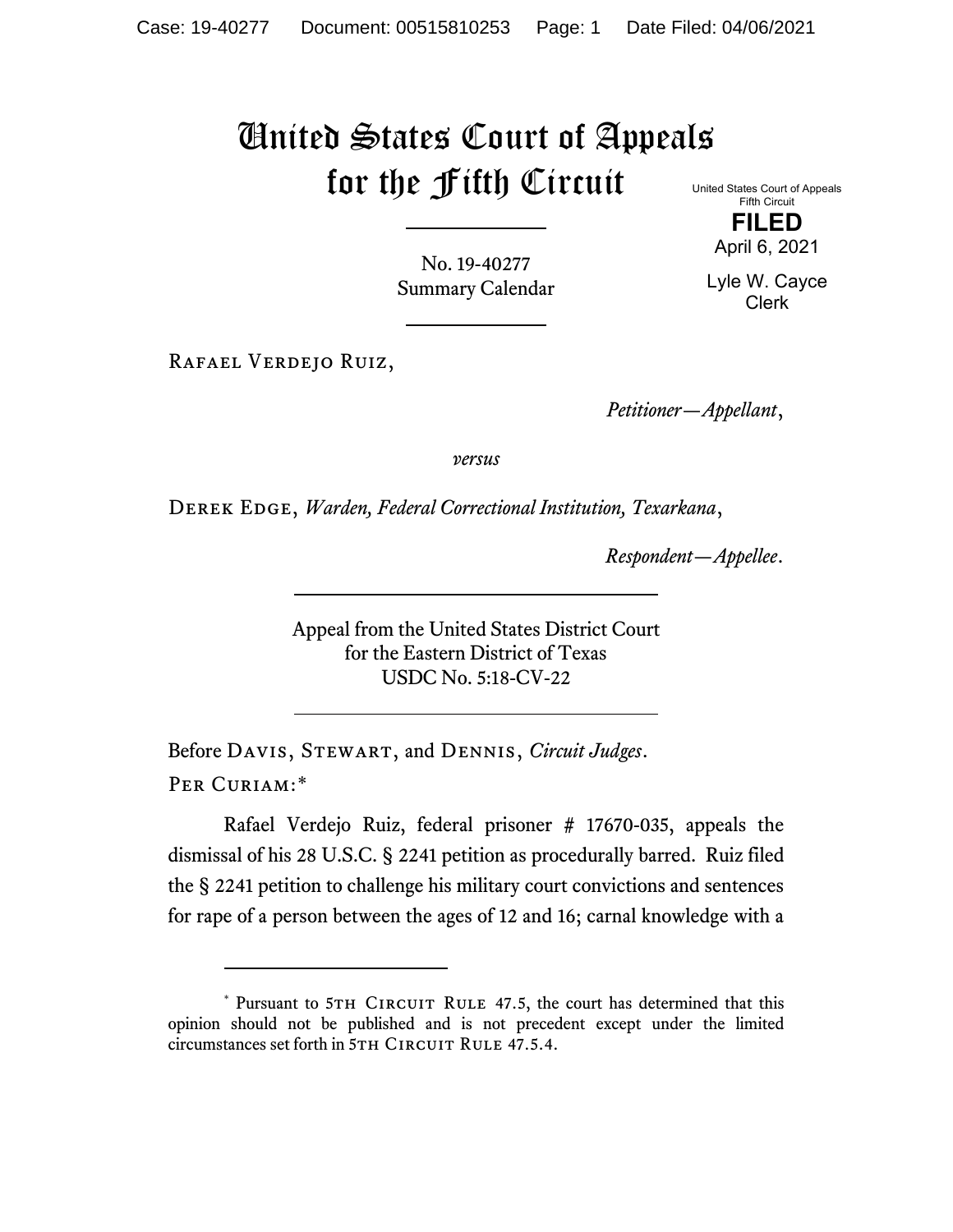## No. 19-40277

person between the ages of 12 and 16; and sodomy of a person between the ages of 12 and 16. The district court dismissed the petition based on its determination that Ruiz failed to exhaust the following § 2241 claims in the military courts: (1) Ruiz's constitutional rights were violated by the trial court's failure to instruct the jurors on the Government's burden to disprove the affirmative defense of mistake as to the victim's age beyond a reasonable doubt; (2) Ruiz's adjudged sentence is not being honored thereby causing his approved sentence to be enhanced; (3) trial counsel rendered ineffective assistance by not objecting to the issues raised in claims one and two; (4) appellate counsel rendered ineffective assistance by not raising issues one and two on appeal; and (5) appellate counsel rendered ineffective assistance with respect to Ruiz's supplemental assignment of error with the Air Force Court of Criminal Appeals in which he sought to raise ineffective assistance of trial counsel claims. On appeal, Ruiz contends that he established cause and prejudice to excuse the procedural default of those claims. He further contends that the district court abused its discretion in dismissing his § 2241 petition without conducting an evidentiary hearing.

Federal courts have jurisdiction pursuant to § 2241 over petitions for habeas corpus filed by individuals challenging military convictions. *See Burns v. Wilson*, 346 U.S. 137, 139 (1953). Before a petitioner convicted in military court raises habeas claims before this court, he must exhaust his military remedies. *See Fletcher v. Outlaw*, 578 F.3d 274, 276-77 (5th Cir. 2009); *Wickham v. Hall*, 706 F.2d 713, 715 (5th Cir. 1983) (citing *Schlesinger v. Councilman*, 420 U.S. 738, 758 (1975)). A district court's dismissal of a § 2241 petition for failure to satisfy the exhaustion requirement is reviewed for an abuse of discretion. *Fuller v. Rich*, 11 F.3d 61, 62 (5th Cir. 1994).

Based on our review of the record and submissions, we are unpersuaded that Ruiz demonstrated an excuse for the procedural default of his claims based on ineffectiveness of appellate counsel, *see Murray v. Carrier*,